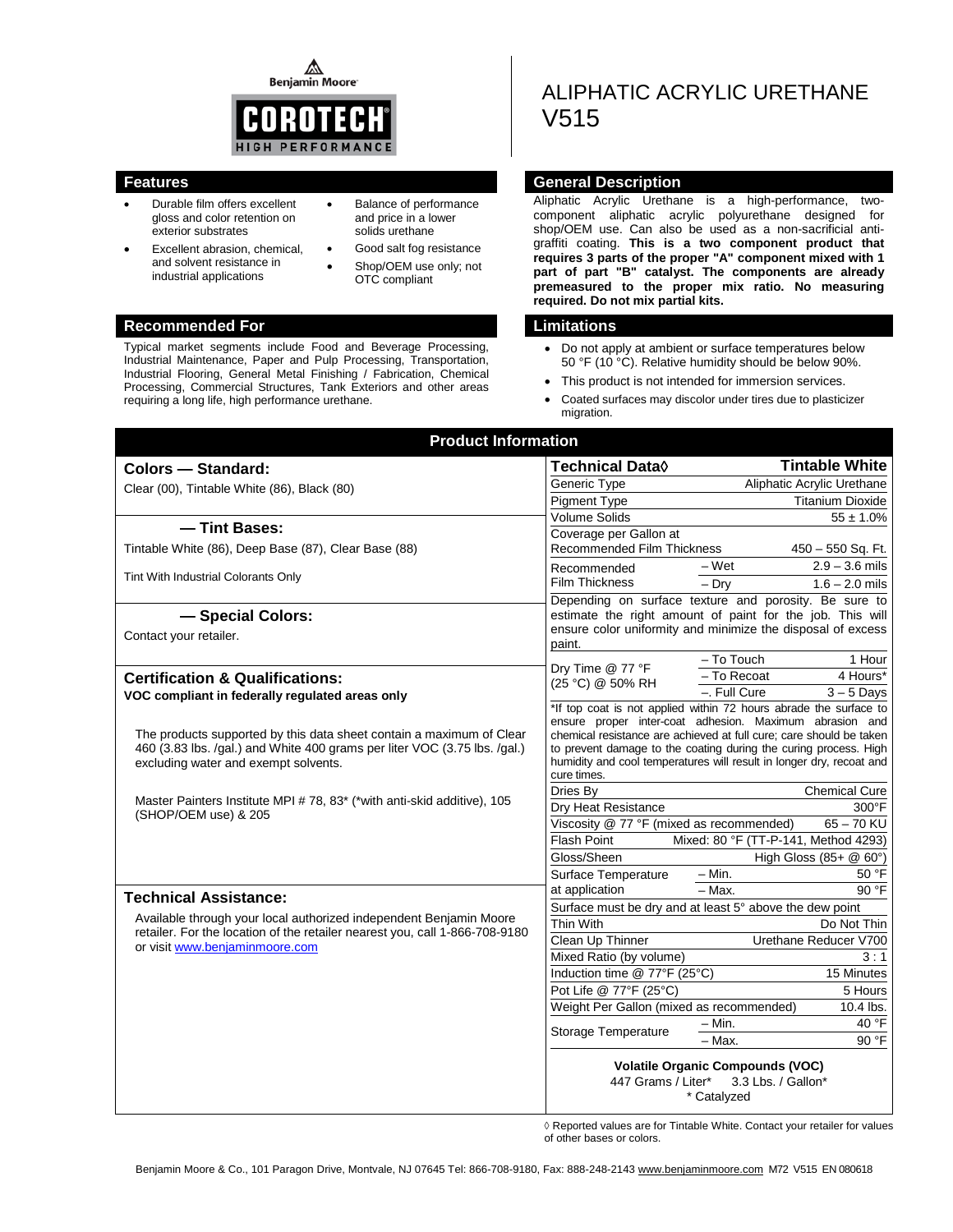## **Surface Preparation**

The performance of this product is directly dependent upon the degree of surface preparation employed. All dirt, oils, accumulated salts, and other contaminants must be removed prior to employing specific surface preparation methods. Removal of all contaminants should be completed in accordance with SSPC-SP1 followed by specific preparation methods as indicated on primer data sheets. Rust and mill scale must be removed from carbon steel and iron substrates as outlined on specific primer data sheets. For ferrous metal and concrete: see primer section of this document followed by specific primer data sheets for substrate preparation methods, as this product should not be applied directly to these substrates.

Non-ferrous metals, fiberglass, and existing coatings should be solvent cleaned (SSPC-SP1), and abraded to provide sufficient surface profile. Then apply a test patch area to check adhesion and compatibility. The use of a primer may be necessary.

**WARNING!** If you scrape, sand, or remove old paint, you may release lead dust. LEAD IS TOXIC. EXPOSURE TO LEAD DUST CAN CAUSE SERIOUS ILLNESS, SUCH AS BRAIN DAMAGE, ESPECIALLY IN CHILDREN. PREGNANT WOMEN SHOULD ALSO AVOID EXPOSURE. Wear a NIOSH approved respirator to control lead exposure. Clean up carefully with a HEPA vacuum and a wet mop. Before you start, find out how to protect yourself and your family by contacting the National Lead Informational Hotline at 1-800-424-LEAD or log on t[o www.epa.gov/lead](http://www.epa.gov/lead).

## **Application**

Mix the "A" component thoroughly before application; the use of a drill mixer at low speed will best accomplish this task. Add the full contents of the "B" component to the "A" and thoroughly mix the two together. Allow 15 minutes @ 77 °F (25 °C) induction or "sweat-in" time prior to applying the mixed product to the substrate. Do not apply if air or surface temperatures are below 50 °F (10 °C) or above 90 °F (35 °C), or in relative humidity levels greater than 90%, or if surface or air temperatures are within 5 degrees of the dew point. Product should be allowed to dry tack free prior to air or surface temperatures being within 5 degrees of the dew point.

The dry and recoat times may be reduced by using up to 2 ounces per gallon of Corotech® V700 Urethane Reducer per gallon. Usable pot life will be reduced to 2 hours @ 77 °F (25 °C) if accelerator is used.

**Airless Spray (Preferred Method):** Tip range between 13 and 17 thousandths. Total fluid output pressure at tip should not be less than 2400 psi.

**Air Spray (Pressure Pot):** DeVilbis MBC or JGA gun, with 704 or 765 air cap and Fluid Tip E.

**NOTE:** Do not allow material to remain in hoses, gun or spray equipment. Thoroughly flush all equipment with recommended thinner or follow local/state guidelines on solvent use. If material begins gelling, immediately flush equipment as product has reached pot life.

**Brush:** Natural Bristle only.

**Roller:** Industrial Cover with Phenolic core.

Where non-skid characteristics are desired, hand broadcast an appropriate anti-slip aggregate into the wet film then back-roll to encapsulate. Benjamin Moore's Corotech® Anti-Slip Aggregate V630 works well for non-clear coats.

| <b>TEST DATA</b>                                                                         |                                                     |  |
|------------------------------------------------------------------------------------------|-----------------------------------------------------|--|
| Flexibility (ASTM D1737)                                                                 | Pass 1/4" Mandrel                                   |  |
| <b>Dry Heat Resistance</b>                                                               | 300 °F                                              |  |
| <b>Wet Heat Resistance</b>                                                               | 125 °F                                              |  |
| Adhesion (ASTM D3359)                                                                    | Pass 5B                                             |  |
| <b>Accelerated Weathering (ASTM</b><br>G53)                                              | 95% Gloss Retention < 0.25<br>DE Color Change (CMC) |  |
| <b>Abrasion Resistance (ASTM</b><br>D4060) Taber (CS-10 Wheel,<br>1000g load 1000 cycles | 80 mg loss                                          |  |
| Salt Fog Resistance (ASTM B117)<br>1000 Hours (same system as<br>above)                  | Rust Breakthrough - 10<br>Rating Rust Area - 0.01%  |  |

| <b>CHEMICAL RESISTANCE GUIDE (NON-IMMERSION)</b> |           |  |
|--------------------------------------------------|-----------|--|
| <b>Fresh Water</b>                               | Excellent |  |
| <b>Salt Water</b>                                | Excellent |  |
| Acids                                            | Excellent |  |
| <b>Alkalis</b>                                   | Excellent |  |
| <b>Solvents</b>                                  | Excellent |  |
| Fuel (Kerosene - Diesel)                         | Excellent |  |
| <b>Acidic Salt Solutions</b>                     | Excellent |  |
| <b>Alkaline Salt Solutions</b>                   | Excellent |  |
| <b>Neutral Salt Solutions</b>                    | Excellent |  |

| <b>SYSTEMS RECOMMENDATIONS</b>                                                                                                                  |                                                                                              |  |
|-------------------------------------------------------------------------------------------------------------------------------------------------|----------------------------------------------------------------------------------------------|--|
| <b>PRIMERS</b>                                                                                                                                  |                                                                                              |  |
| <b>Ferrous Metal (Blasted)</b>                                                                                                                  | V110 Line, V150 Line, V155-00 or V160<br>Line                                                |  |
| <b>Ferrous Metal</b><br>(Marginally Prepared)                                                                                                   | V155-00 or V160 Line                                                                         |  |
| <b>Non-Ferrous Metal</b>                                                                                                                        | V110 Line or V175-00                                                                         |  |
| Concrete                                                                                                                                        | Use Direct or use V110 Line, V114-01,<br>or V155-00, V160 Line, V163-01, or<br>V400-00 Clear |  |
| Aged coatings                                                                                                                                   | Use Direct (Check Compatibility) or use<br>V110, V155 Line as a barrier Coat                 |  |
| <b>COMPATIBLE INTERMEDIATES</b>                                                                                                                 |                                                                                              |  |
| V <sub>160</sub> Line, V <sub>163</sub>                                                                                                         |                                                                                              |  |
| For substrates other than listed above,<br>or for usage in severe environmental conditions,<br>please consult with Corotech® Technical Service. |                                                                                              |  |